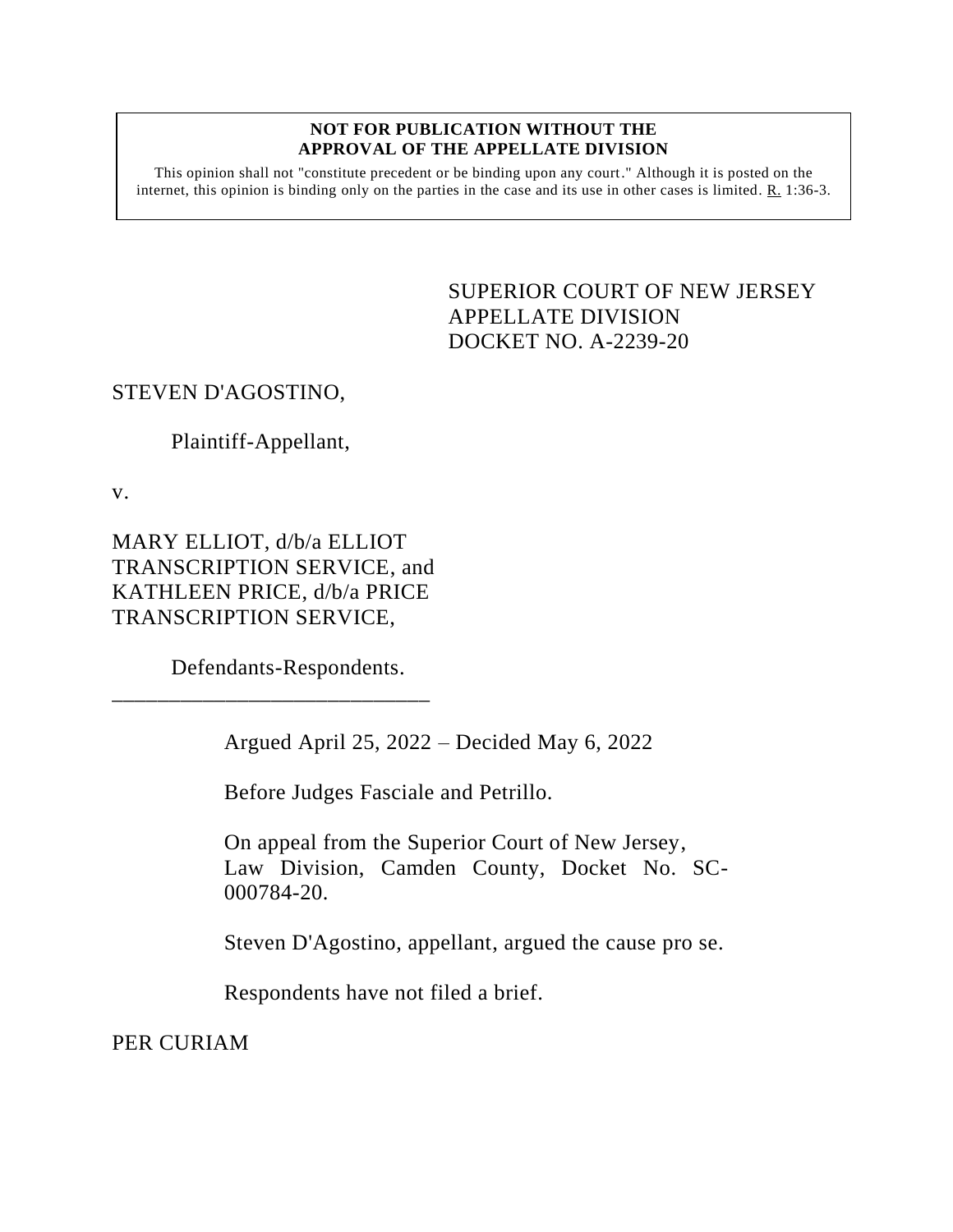Pro se plaintiff Steven D'Agostino appeals from two orders of the Law Division, Special Civil Part dated February 11, 2021, and March 18, 2021. Defendant Kathleen Price d/b/a/ Price Transcription Service (Price) is in default and did not participate in the proceedings below or this appeal.

The first is an order which both entered judgment and simultaneously dismissed all four counts of the complaint following a proof hearing on February 11, 2021. The order effectively constituted a no-cause of all of plaintiff's claims, yet still awarding him \$91.25 in damages. The second order, dated March 18, 2021, denies plaintiff's application to amend the first judgment. The relief sought in the second proceeding appears to be a reconsideration of the trial court's no-cause order. We agree. For the reasons explained, we reverse both orders and remand with instructions that a new proof hearing be conducted before a different judge.

### I.

On November 13, 2020, plaintiff filed suit against Price in the Small Claims Section of the Special Civil Part for breach of contract, breach of good faith and fair dealing, fraud (including common law and consumer fraud combined in one count) and infliction of emotional distress (whether plaintiff alleges intentional or negligent conduct here is not clear as no specific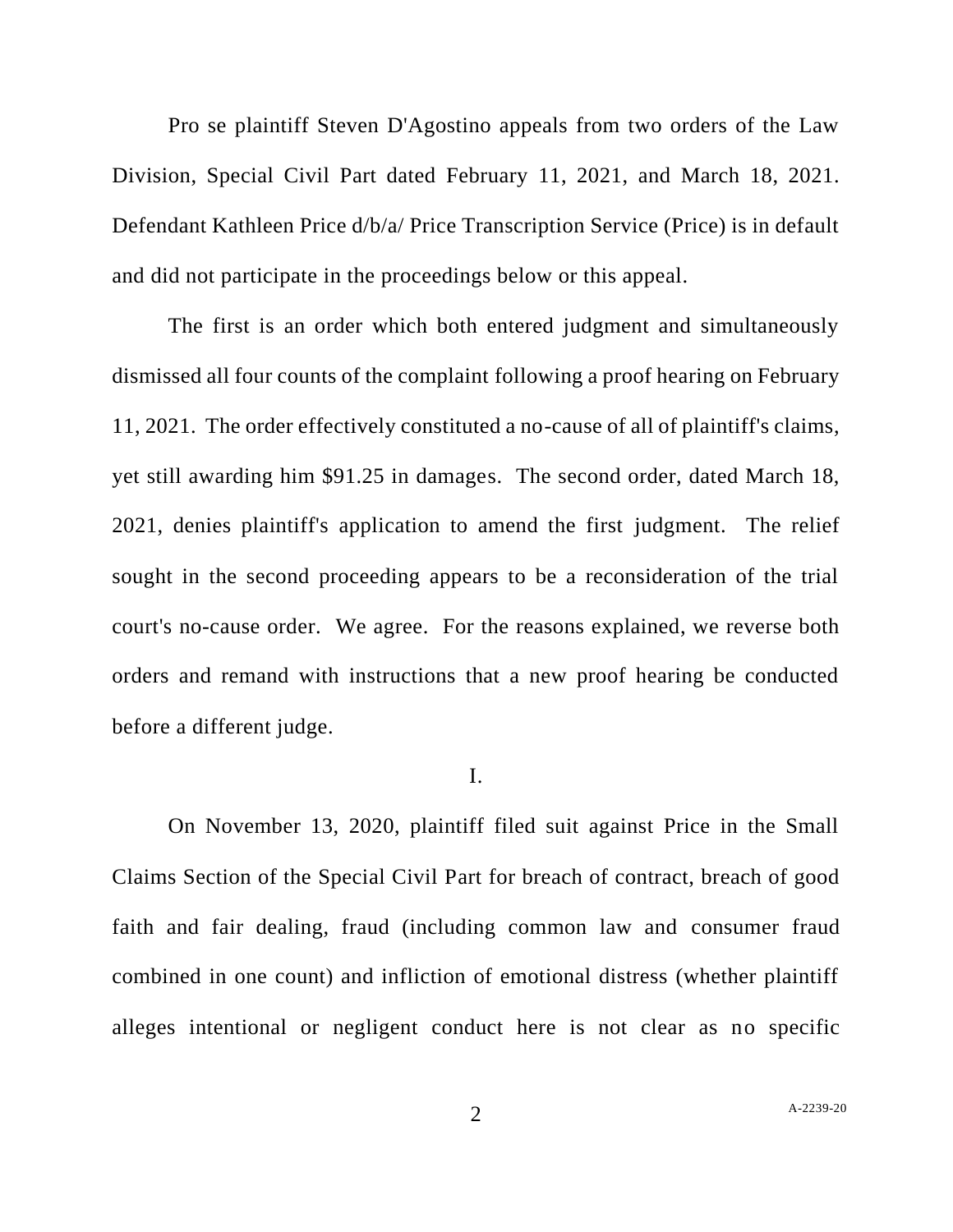allegations constituting the elements of one or the other are set forth).<sup>1</sup> According to the complaint, plaintiff "hired Price to transcribe motion hearings for a currently pending appeal in the United States District Court of N[ew] J[ersey]." On May 7, 2020, after consulting with Price by telephone about the scope of the transcription project, plaintiff received an invoice for \$255.50 representing Price's estimated fee for seventy transcribed pages at \$3.65 per page which, according to plaintiff, is the fee for federal court matters. Plaintiff sent a check to Price which was not received and then issued a second check. This second check was received. This process took a few weeks and, once Price confirmed receipt of the check, plaintiff expected the transcript within a "week or so."

The transcript was not received within the expected time frame due, according to plaintiff, to unreasonable delay on Price's part thus forcing plaintiff to seek an extension of time to file his appeal. Plaintiff further alleges that Price did not prepare a verbatim transcript but instead, claiming to have an English

<sup>&</sup>lt;sup>1</sup> Plaintiff also sued Mary Elliot d/b/a Elliot Transcription Service in the same lawsuit but settled his claims against that party on the day of trial. Those claims were unrelated to the claims against Price. It is unclear, and for present purposes of no moment, why both parties were sued in one case for totally unrelated claims.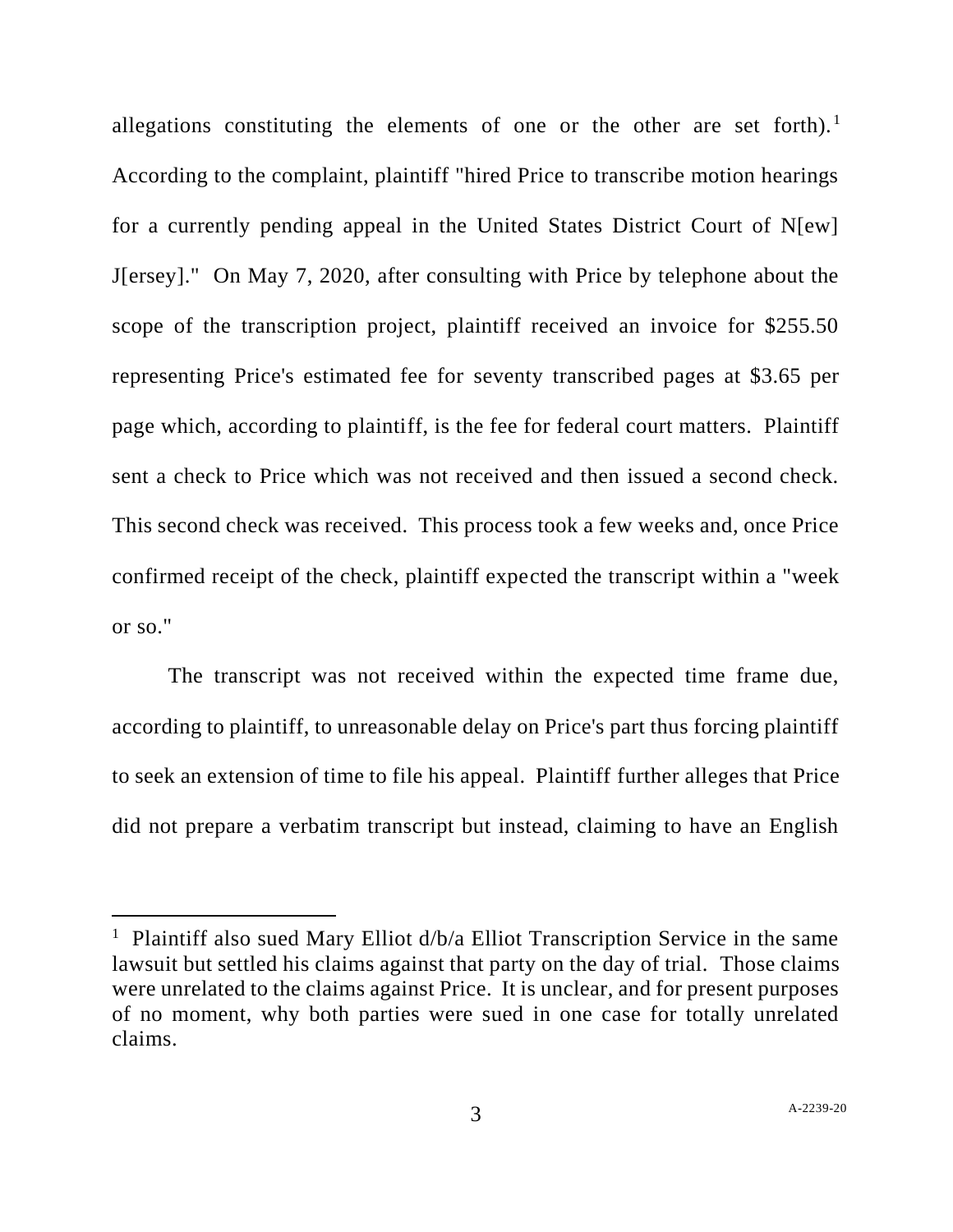degree, corrected his grammar and made other changes that did not reflect exactly what was said at the proceeding being transcribed. In addition to the transcript, Price delayed in sending the audio recording to plaintiff. Other errors in the transcript were detected by plaintiff upon his comparison of the audio recording to the transcript. Price is alleged to have been non-responsive to multiple calls and emails during this period, eventually fixing some of the errors but not others.

Price's final product was forty-five pages long. Plaintiff had paid \$255.50 in advance, as per the estimated seventy pages set forth in Price's invoice. Plaintiff requested a refund of \$91.25 and, according to plaintiff, Price agreed to send plaintiff a check in that amount by mail. After the check was not received, plaintiff alerted Price who agreed to send a second check. Neither check was ever received.

Plaintiff recounts his strained interactions with Price during this time and his disbelief in her representations about having sent him the first and second checks. While admitting recurring problems with mail delivery to his home, plaintiff discounts that possibility as being the reason why the check from Price never arrived. After the passage of more than a week, and the second check having still not arrived, plaintiff initiated a complaint against Price with the New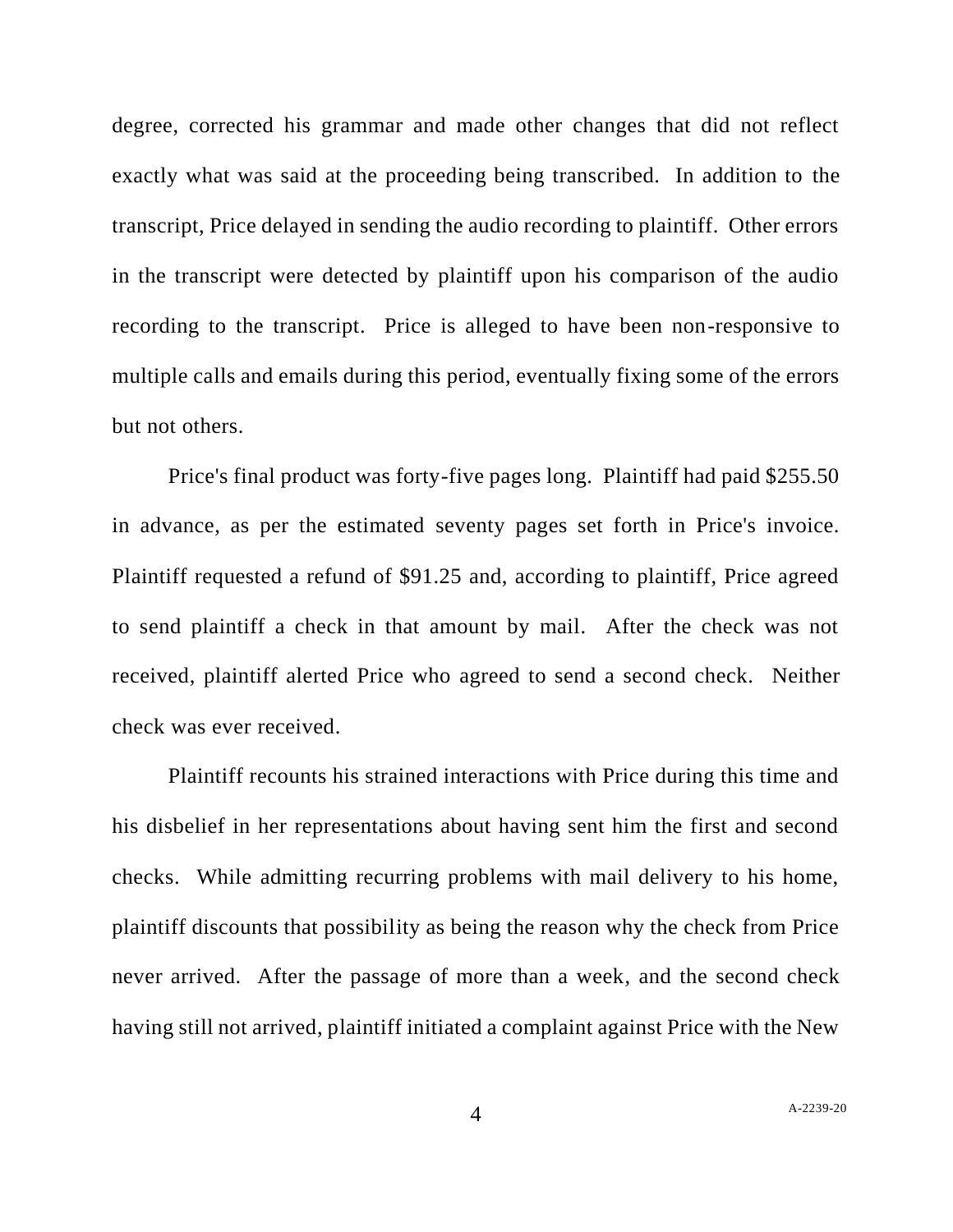Jersey Administrative Office of the Courts (AOC). The AOC lacked jurisdiction over the matter, according to plaintiff and as per an email contained in his appendix from a member of AOC staff, due to the matter at issue being a federal case as opposed to one pending in the Superior Court of New Jersey.

Subsequent communications between plaintiff and Price were unproductive and confrontational. Plaintiff characterizes Price as being dishonest in her statements about sending him the first or second check and maintains that she lied to him and that he has "IRREFUTABLE PROOF that she did not and could not have sent [him] that [second] check[.]" Plaintiff cites embedded digital data contained in photographs of the replacement check supposedly sent to him by Price through email in support of his position that she was not telling the truth about the mailing of at least one, and possibly both, of the refund checks. According to plaintiff, the digital data demonstrates that the photo was taken after the date the check was supposedly sent and as such is proof positive that Price lied when saying a second check was sent.

Trial was scheduled for November 13, 2020, to take place by Zoom.<sup>2</sup> Price did not appear at the appointed time. As such, she was held in default, per

<sup>&</sup>lt;sup>2</sup> Because this suit was filed in the Smalls Claims Section of the Special Civil Part, defendant was not required to file an answer.  $\underline{R}$ . 6:3-1(6).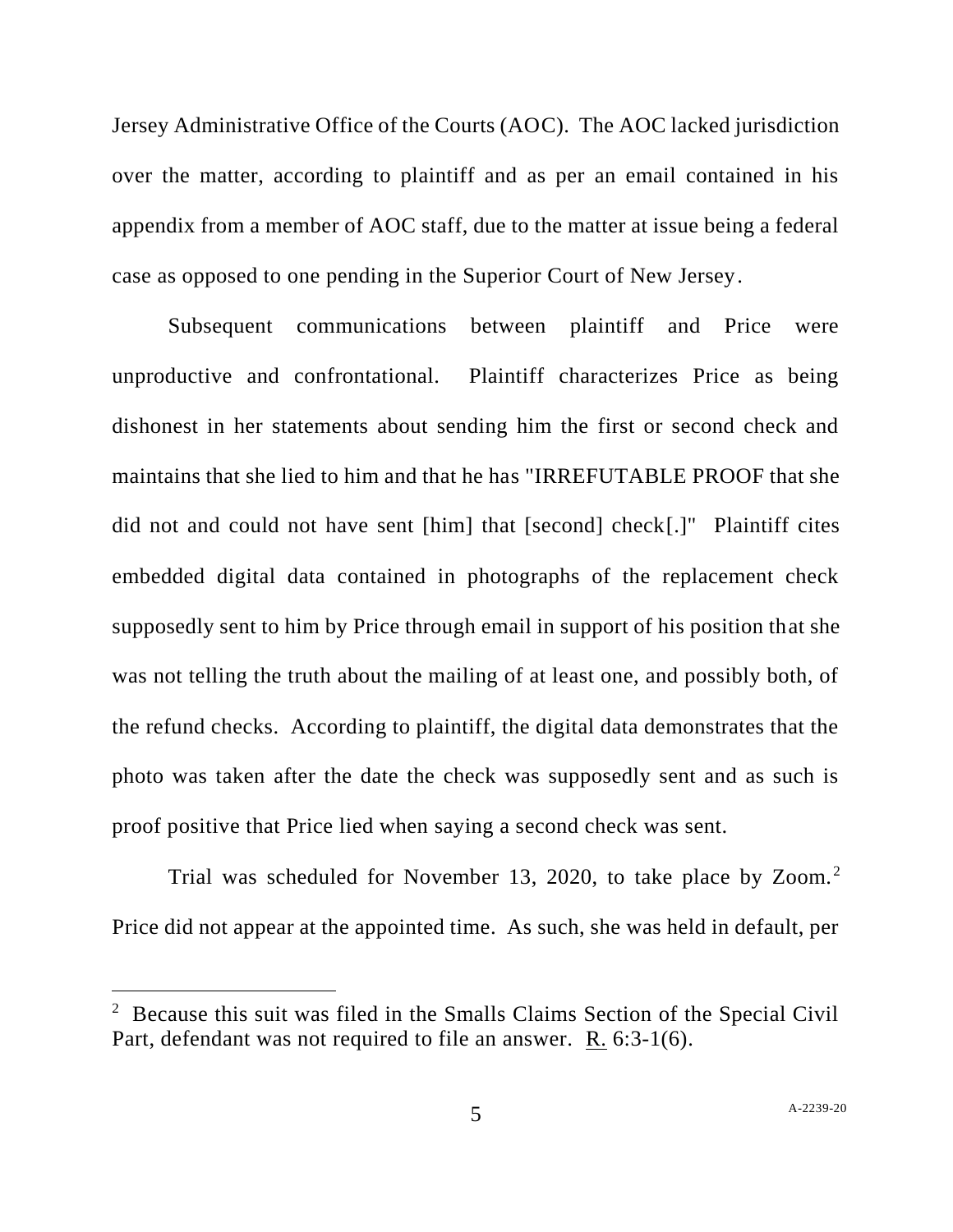Rule 6:6-2. Once it was evident that Price was not present and was in default, plaintiff asked that the judge conduct a proof hearing. According to plaintiff he was told by the judge that no proof hearing would be necessary. Plaintiff took this to mean that he could seek entry of default judgment by filing a certification with the clerk's office as per Rule 6:6-3(a) and proceeded to do so on January 27, 2021. After he filed for entry of judgment, the matter was nonetheless scheduled for a proof hearing on February 11, 2021.<sup>3</sup>

At the proof hearing, the trial judge asked plaintiff a series of questions about the claim and the interaction plaintiff had with Price. Referencing a "preponderance of the evidence standard" the judge made clear that he was not persuaded that plaintiff was able to make out his cause of action for fraud, intentional or otherwise; no clear finding was made one way or the other regarding the contract claim; and no mention was made of the emotional distress claim. The court awarded plaintiff \$91.25 in damages as well as \$54 in court costs.

<sup>&</sup>lt;sup>3</sup> Judgment for an amount that is not for a sum certain requires testimony in open court or on an affidavit containing the information that would be offered orally. R. 6:6-3(c). Given the proposed trebling, fee shifting, and allegations of personal injury and fraud, this was precisely the kind of case that required a hearing.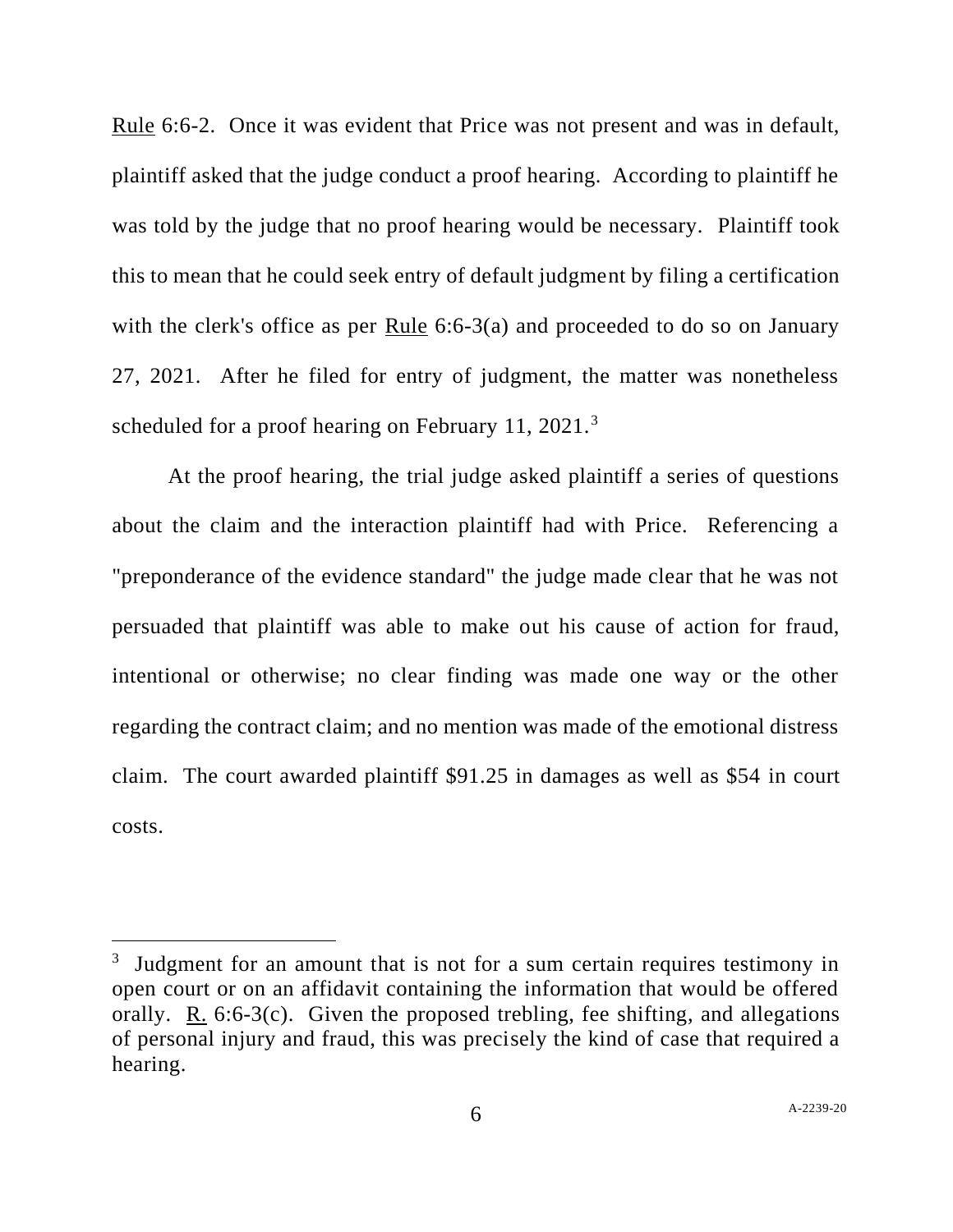A form of order was thereafter submitted by plaintiff and entered by the court on February 11, 2021. As to each count the order specifically states that the court was "not persuaded by [p]laintiff's evidence and testimony that defendant Kathleen Price . . .;" "breached her contract with [p]laintiff;" "committed common law fraud;" "committed consumer fraud;" and "committed a fraud upon the court." No reference to emotional distress was included in the order. The order further states that the court "WAS persuaded by [p]laintiff's evidence and testimony that defendant Kathleen Price had overcharged [p]laintiff for transcripts in the amount of \$91.25."<sup>4</sup>

On March 1, 2021, plaintiff filed a motion to reconsider the court's decision of February 11, 2021. The motion was not opposed and was heard on March 18, 2021. In the motion, plaintiff argued that the trial court had applied the wrong standard at the proof hearing by requiring plaintiff to prove his causes of action. At oral argument, plaintiff presented his position; that position was rejected by the court. The court gave no consideration to plaintiff's argument

<sup>&</sup>lt;sup>4</sup> It is difficult to reconcile the order with the award of damages. All claims were dismissed by virtue of the court's factual findings that it was "not persuaded" by the proofs (the propriety of which exercise shall be addressed infra) yet damages were awarded. If the causes of action were not proven, we cannot discern the basis for an award of damages. Reference to the transcript of the proof hearing provides little help.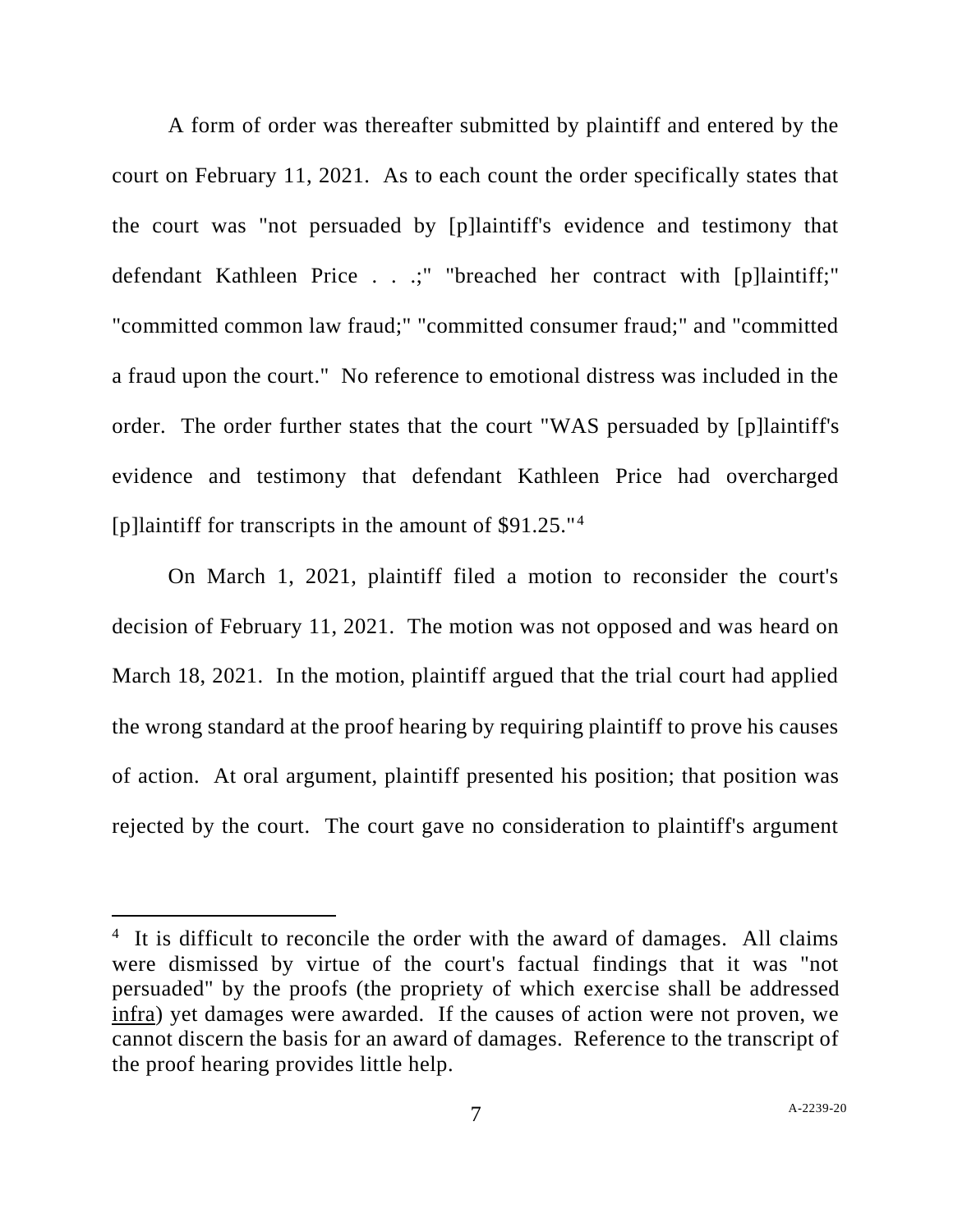that the wrong standard had been applied the first go-round, perceiving the argument as a mere "rehashing" of what was said before and thus, ostensibly, not satisfying the reconsideration standard. Plaintiff stated that he was not rehashing what he had said at the proof hearing, but the court saw it otherwise concluding that "it [was] exactly the same thing" as was raised before. The motion was then denied. On appeal, plaintiff argues the trial court applied the wrong legal standard when conducting the proof hearing.

### II.

"Findings by the trial judge are considered binding on appeal when supported by adequate, substantial and credible evidence. ' . . .[An] appellate court's function is a limited one: [the appellate court does] not disturb the factual findings and legal conclusions of the trial judge unless [the appellate court is] convinced that they are so manifestly unsupported by or inconsistent with the competent, relevant and reasonably credible evidence as to offend the interests of justice,' and the appellate court therefore ponders whether, on the contrary, there is substantial evidence in support of the trial judge's findings and conclusions." Mt. Hill v. Twp. Comm. of Middletown, 403 N.J. Super. 146, 192-93 (App. Div. 2008) (quoting Rova Farms Resort, Inc. v. Invs. Ins. Co. of America, 65 N.J. 474, 484 (1974)).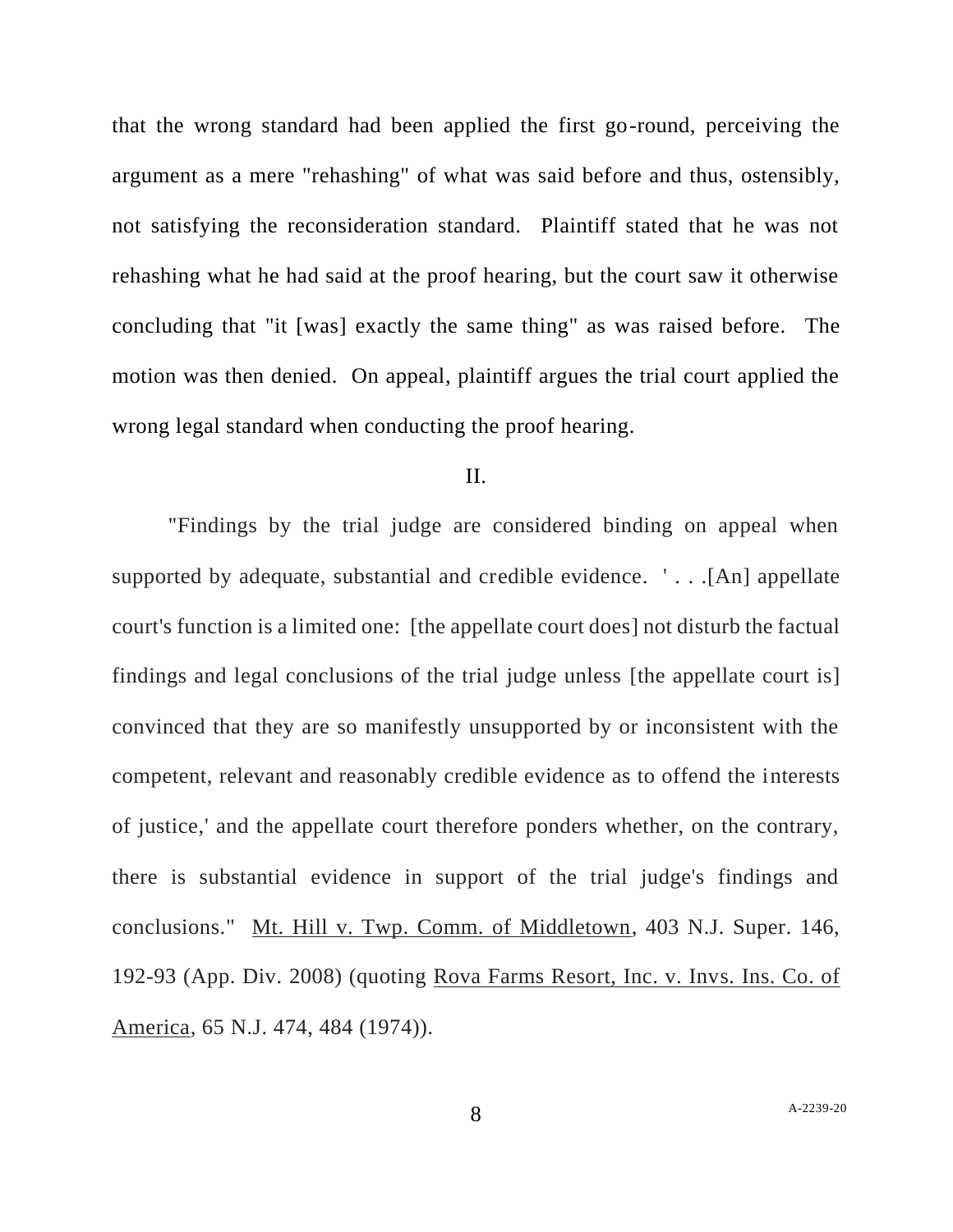In this case, as is apparent from the order, the court made factual findings based on the undisputed evidence. Those findings were reached after a weighing of the evidence. Chief among the several problems with this tack is that it runs afoul of the mandated approach to be taken by a trial court at a proof hearing. "When a trial court exercises its discretion to require proof of liability as a prerequisite to entering judgment against a defendant who has defaulted, what is required . . . is that the plaintiff adduce proofs which show that the facts alleged 'might have been the case' or, to say the same thing in different words, that they could conceivably be proved at trial, and that, if proved, they would establish the legally required elements of plaintiff's claim for relief." Heimbach v. Mueller, 229 N.J. Super. 17, 23 (App. Div. 1988) (internal citation omitted) (quoting Trans World Airlines v. Hughes, 449 F.2d 51, 64 (2d Cir. 1971)).

This is not what occurred here. Instead, the trial court simply did not believe plaintiff's proofs. As was the case in <u>Heimbach</u>, "[t]here was nothing before the trial judge to disprove that plaintiffs' testimony 'might . . . have been the case.'" Id. at 24 (internal citations omitted) (omission in original). Thus, as in Heimbach, "it was error for the trial judge to have entered judgment in favor of defendant on the ground that [he] did not believe plaintiffs' proofs." Id. at 25.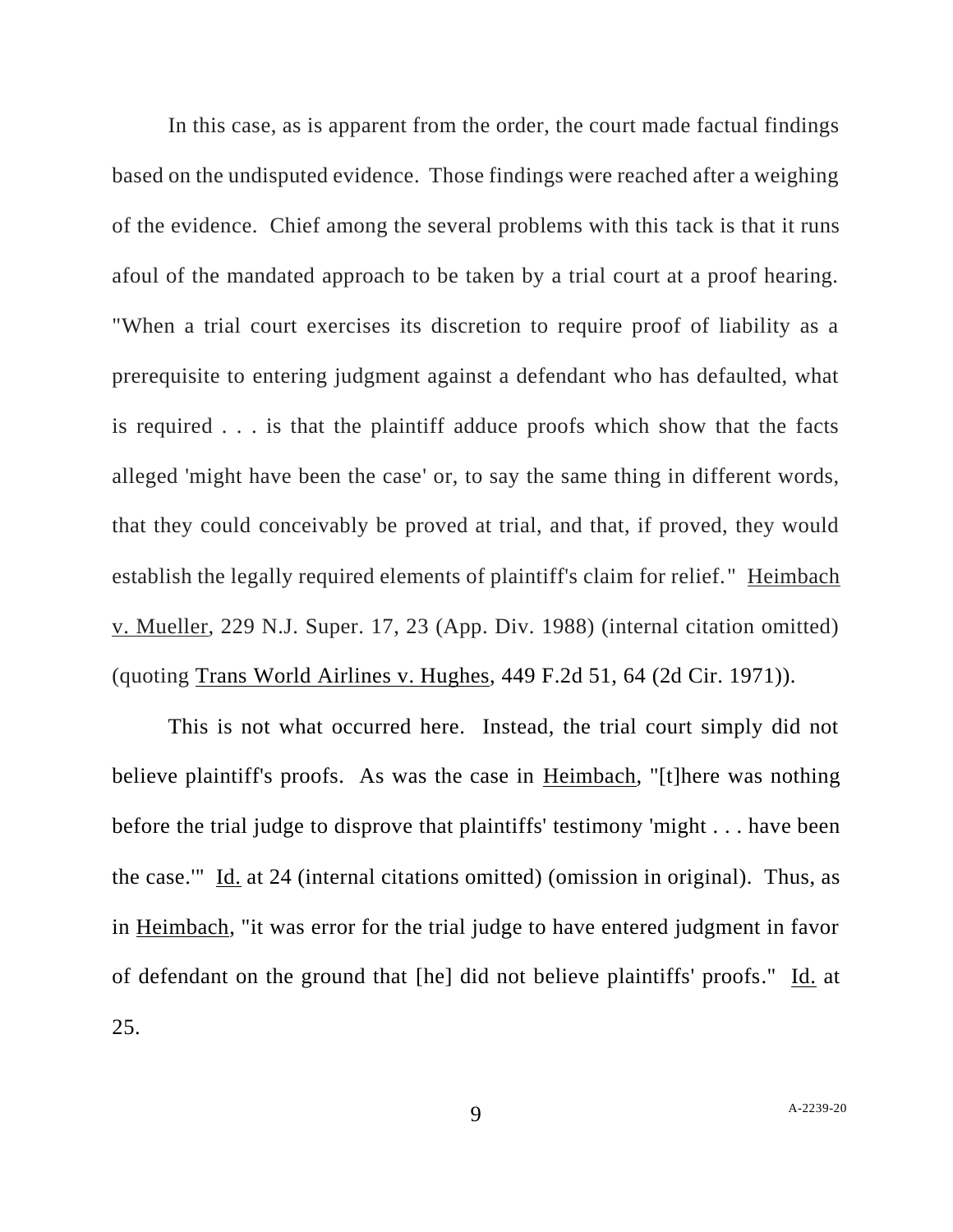We are constrained to reverse not because we conclude that the outcome reached is not possible, but rather because the means of getting there imposed too heavy a burden on plaintiff and gave a wholly improper benefit of the doubt as to every issue to the defaulted defendant. Despite our deferential standard of review when considering a trial court's findings of fact, this case falls into that corridor of cases where that deference must yield to the reality of the record below. There simply is no evidence, when viewing the proofs through the proper lens, to have allowed the court to reach to reach the conclusions it did, in the way that it did. To decide otherwise would, in our view, be plainly unfair.

#### III.

Plaintiff is correct that the judge went out of his way to give the defaulted party the benefit of every doubt. Reference to the proof hearing transcript makes this abundantly clear where the judge offers other possible explanations, without any basis in the record, for why Price may have done what she did. It seems in some instances that the judge accepts as true what plaintiff alleges but nevertheless ultimately concludes that none of it amounts to a claim.

This is a Special Civil Part case and the process for entry of default is spelled out in Rule 6:6-3(c). That said, the Rule parallels Rule 4:43-2(b). That Part IV Rule grants a trial court the discretion to require proof of the quantum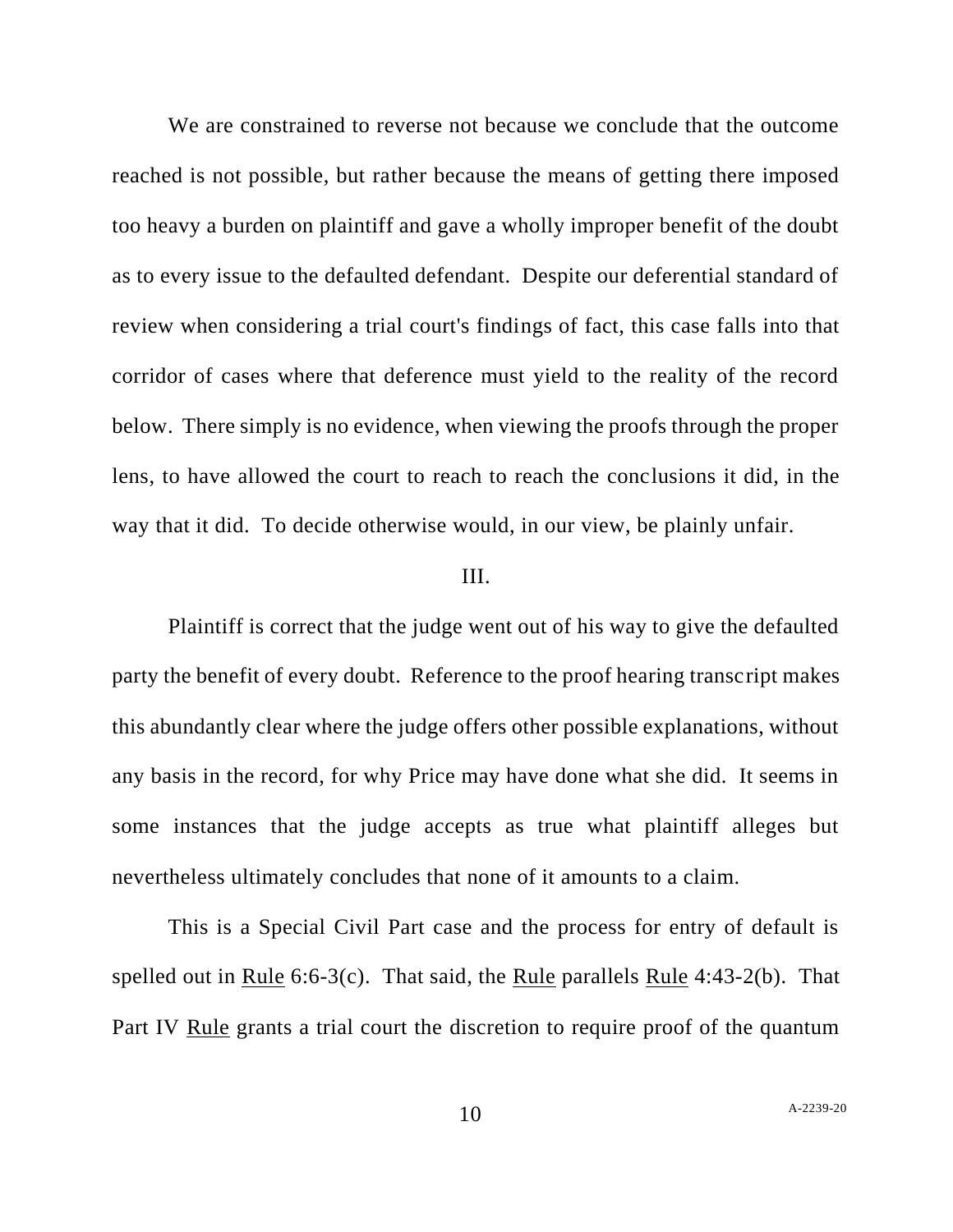of damages as well as entitlement to relief, prior to entry of default judgment. EnviroFinance Grp., LLC v. Env't Barrier Co., LLC, 440 N.J. Super. 325 (App. Div. 2015) (internal citations omitted); see also Kolczycki v. City of E. Orange, 317 N.J. Super. 505, 514 (App. Div. 1999) ("[T]he trial court has the discretionary power to require proof of liability."). However, "[w]here the trial court undertakes to exercise such discretion, the court should ordinarily apply the prima facie standard to plaintiff's proofs, thus not weighing evidence or finding facts but only determining bare sufficiency." Kolczycki, 317 N.J. Super. at 514 (citing Heimbach, 229 N.J. Super. at 20-24). "[P]rima facie [evidence is evidence] that, if unrebutted, would sustain a judgment in the proponent's favor." Baures v. Lewis, 167 N.J. 91, 118 (2001).

Here plaintiff correctly argues that the court drifted well past its charge. The question is simple: does plaintiff make out a prima facie case, as defined above, as to the liability of defendant Price on each of the counts. If yes, why? If no, why? The outcome can only be reached following an evaluation of the proofs offered by the plaintiff to gauge sufficiency or inadequacy for the purpose of a prima facie showing. It was incorrect for the judge to simply ponder what Price might have as an excuse for her conduct. Given the elements of at least three of the causes of action (both of the fraud counts and the emotional distress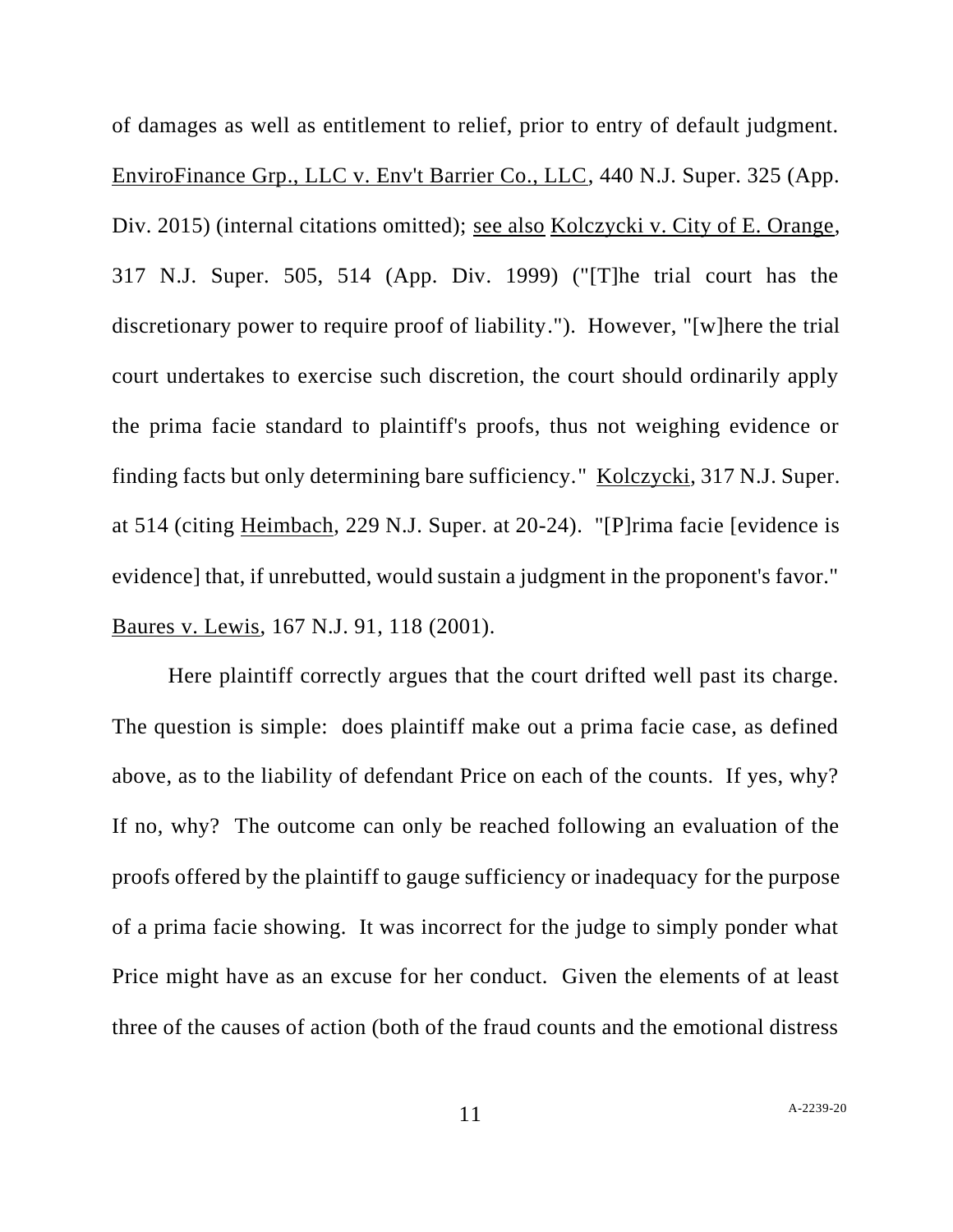claim) as well as the heightened burden of proof required for fraud claims, it is possible that the judge could have made a finding that plaintiff did not make out a prima facie case as to those claims. In order to do so the judge should have examined the proof from a completely different and more lenient perspective than he did and then made specific findings and conclusions regarding whether a prima facie case was made out. R. 1:7-4. To deny judgment against a defaulted defendant, some required element of plaintiff's prima facie case must be missing, or some obvious rule of law must provide cause to bar the claim. Heimbach, 229 N.J. Super. at 23-24. No such analysis was done here.

A plaintiff's case at a proof hearing is not impervious to wilting under certain circumstances. The court has the authority to sua sponte refuse to enter judgment if the complaint on its face fails to state a cause of action even if the defendant is in default. See Prickett v. Allard, 126 N.J. Super. 438 (App. Div. 1974). Moreover, a court may dispose of a case at a proof hearing if the evidence presented is so "inherently incredible that the trial judge is justified in refusing to believe it." Heimbach, 229 N.J. Super. at 24 n.3. Generally speaking though, as we noted in Heimbach, it has been recognized for well over 100 years, that "a defendant's default admit[s] every allegation of fact in the complaint which was susceptible of proof by legitimate evidence except: (1) allegations which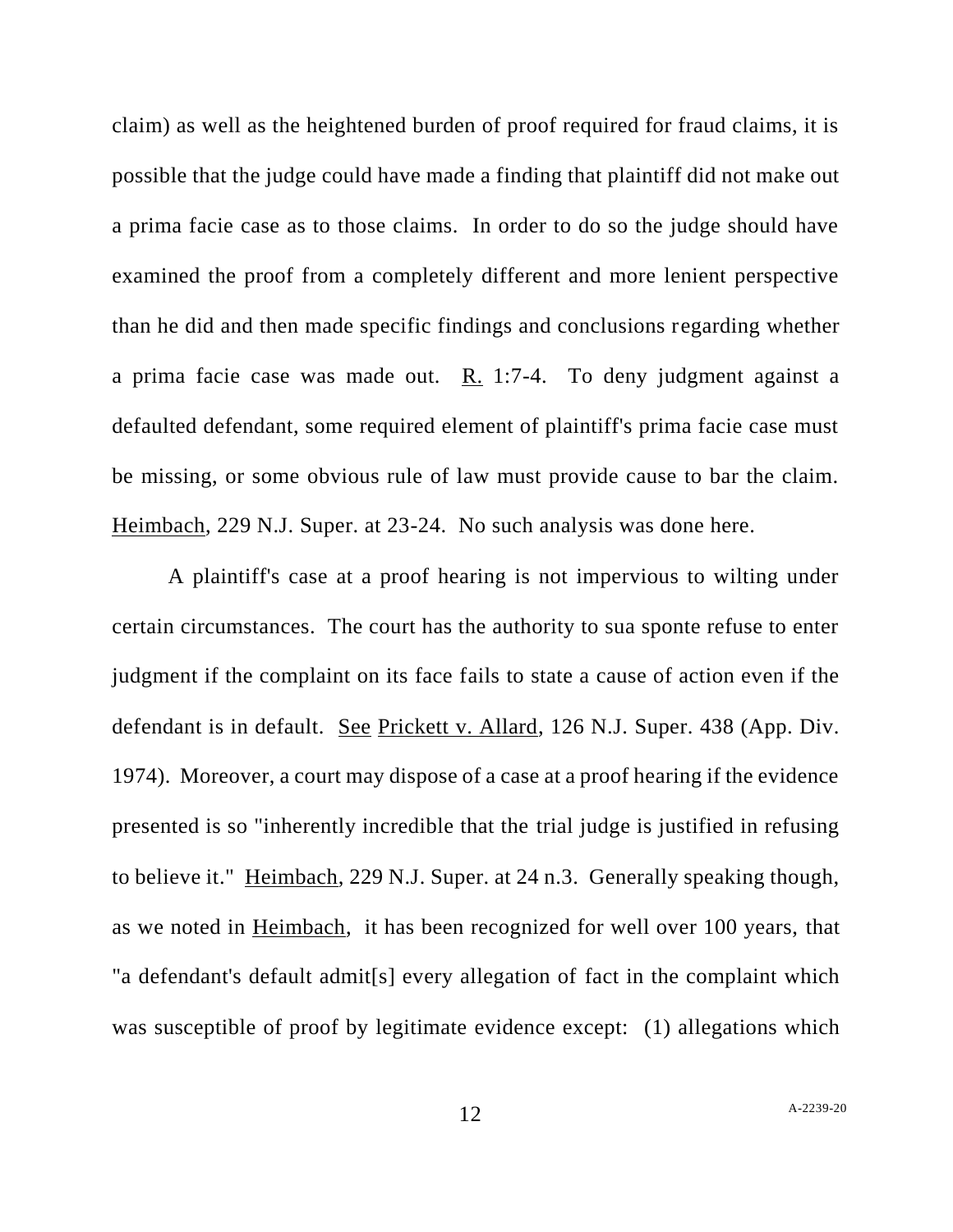were made indefinite or erroneous by other allegations of the complaint, (2) allegations which were contrary to facts of which the court would take judicial notice, or (3) allegations which were contrary to uncontroverted material in the file of the case." Id. at 22-23 (citing Trans World Airlines, 449 F.2d. at 63). None of the three exceptions to this presumed admission are evident on this record.

A plaintiff is indulged here, as one would be in opposing a motion to dismiss. The analysis at a proof hearing goes further than just the pleadings though; it requires an examination of the proofs as well. If that unrebutted showing of proof, in light of the allegations, including the elements of each claim and the burden of proof to prevail, is enough to support the maintenance of the claim, i.e., a prima facie case, there is enough for a liability finding and the court proceeds to damages. It is a very low burden for plaintiff, but it is plaintiff's burden to bear.

This burden, despite its lightness, still requires some minimal showing. The objective, of course, is to prevent frivolous claims that simply cannot sustain liability and thus cannot lead to a damages award. The purpose of a proof hearing is not to impose liability and award damages solely because a defendant has failed to appear and is in default. Rather, the proof hearing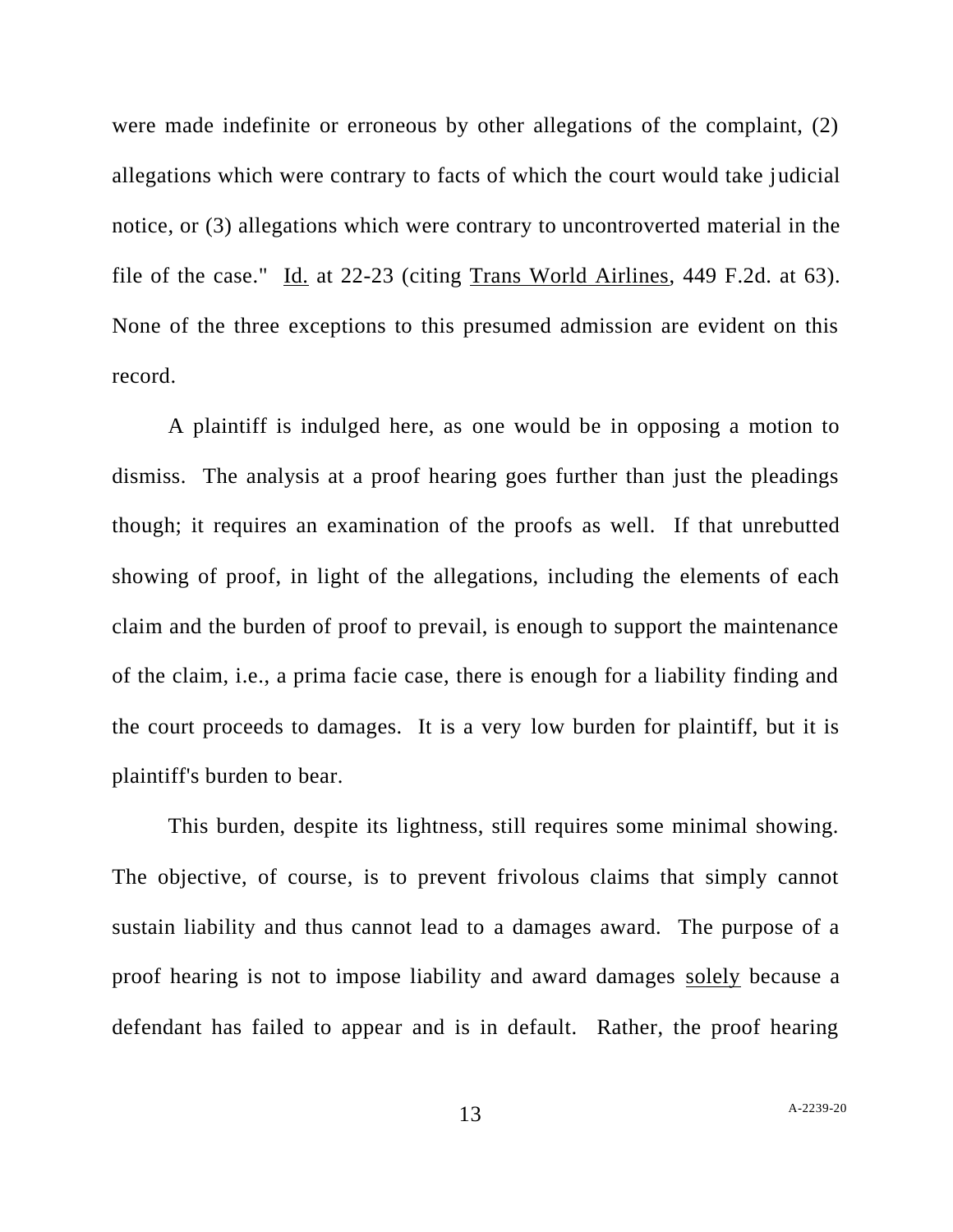operates to entitle plaintiff to make a lesser showing than a full-blown trial would require. Default is not a TKO, but it is, at least, a standing eight count. The final blow is not delivered until entry of judgment which, in a case such as the one at issue, can only be entered once the described showing is made to the satisfaction of the trial judge applying the well-known standard we have described.

#### IV.

For these reasons, the judgment must be vacated and the matter remanded. As stated at the outset, upon remand the matter shall be assigned to a different judge. Though not exactly the same as credibility findings, the judge here improperly weighed the evidence and formed an opinion as to its adequacy. In fairness to the judge, we believe it prudent in such a scenario to have the matter heard by a different judge. See R.L. v. Voytac, 199 N.J. 285, 306 (2009) ("Because the trial court previously made credibility findings, we deem it appropriate that the matter be assigned to a different trial court.").

On remand, the newly assigned judge shall convene a new proof hearing within forty-five days and consider all proofs and testimony in light of the standard described. Notice of the hearing must be served on the defendant. If the court concludes that the plaintiff does not make out a prima facie case as to